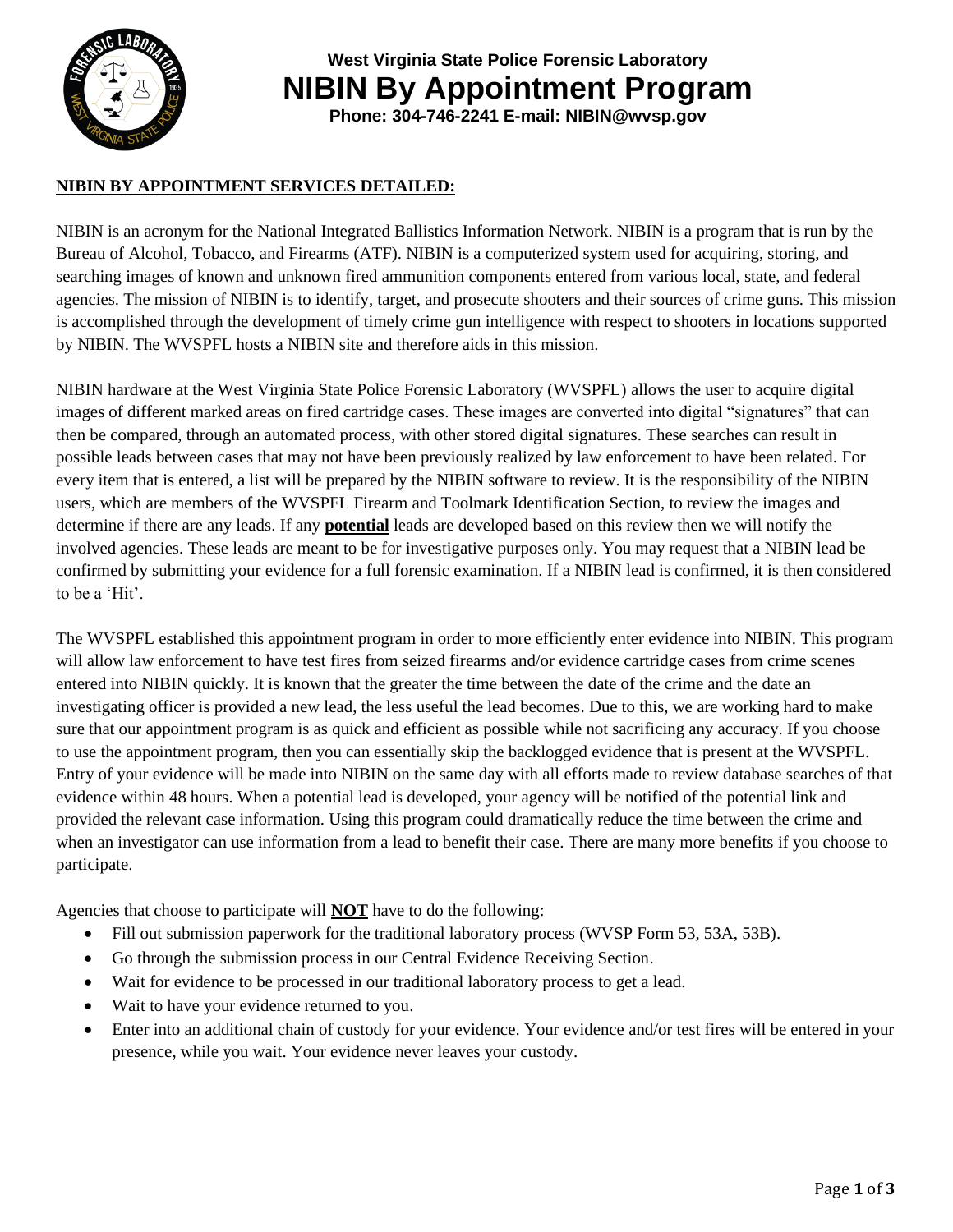

**West Virginia State Police Forensic Laboratory NIBIN By Appointment Program**

**Phone: 304-746-2241 E-mail: NIBIN@wvsp.gov**

# **HOW YOUR AGENCY CAN PARTICIPATE?**

- 1. **Fill out the WVSPFL NIBIN Information Request Form**. This form can be found on the WVSP website under the Forensic Laboratory page. This form must be completed and sent to the WVSPFL Firearm & Toolmark Identification Section to schedule an appointment. If a tentative appointment has been set and the NIRF has not been received 48 hours prior to the appointment, **the appointment will be cancelled**.
	- Multiple agency cases can be filled out on a single form.
	- Make sure that all information is correct and that you have provided your contact information. Please do not use a generic office line if possible, if questions arise it is best if we can contact you directly.
	- When you can produce your own test fires you should do so. When you are bringing your own test fires, pre-printed envelopes are available at our Central Evidence Receiving Section and in our NIBIN room. These envelopes should be used to package your NIBIN test fires.
	- If you think DNA evidence may be needed at a future point in your investigation, make sure to collect swabs from your evidence prior to arriving for an appointment. If you do not have the resources available to collect the DNA evidence, please let us know when you schedule your appointment and we can make the necessary resources available for you to swab your evidence. WVSPFL NIBIN users will **NOT** perform any sample collection as part of the appointment.
- 2. **Contact our NIBIN program and request to schedule an appointment**. The WVSPFL is open from 8:00 AM to 4:00 PM Monday through Friday. Laboratory staff are not available for appointments on state holidays.
	- Remember, you must call to make an appointment. Customers who show up with no appointment will not be guaranteed access to NIBIN entry. This may be due to other appointments, insufficient staff, the equipment requiring service, etc. Please CALL and schedule an appointment prior to arriving.
	- We will make every effort to accommodate your requested appointment time. Times may be determined based on other already scheduled appointments, the number of cases and items you have for entry, and the availability of staff.
	- It is critical you accurately relay the number of items you will bring for your appointment so we can schedule an appropriate amount of time for your visit. The WVSPFL NIBIN site is only equipped with one entry machine.
	- If you cannot make your appointment time, please notify us at the earliest convenience. Two to three days' notice is preferred so we may potentially fill the appointment with another agency who is requesting service.

### 3. **Travel to the WVSPFL for your appointment**.

- Once you arrive, you will be escorted to the NIBIN room where you will sign a visitor log.
- The evidence you bring to your appointment will remain in your custody and control the entire time you are in the laboratory.
- A NIBIN user will perform any necessary test firing of your firearms if you were unable to do so prior to the appointment. You will be escorted to the range and witness any items being test fired.
- Once in the NIBIN room, you will also witness the entry of any suitable evidence into NIBIN.
- Once completed, you and the NIBIN user will complete the rest of the NIRF and a copy will be provided to you. This form will serve as your notification that items were entered into NIBIN.
- You will package and seal your evidence to take with you, no evidence will remain at the laboratory.
- 4. **You will be notified if any NIBIN leads are determined**.